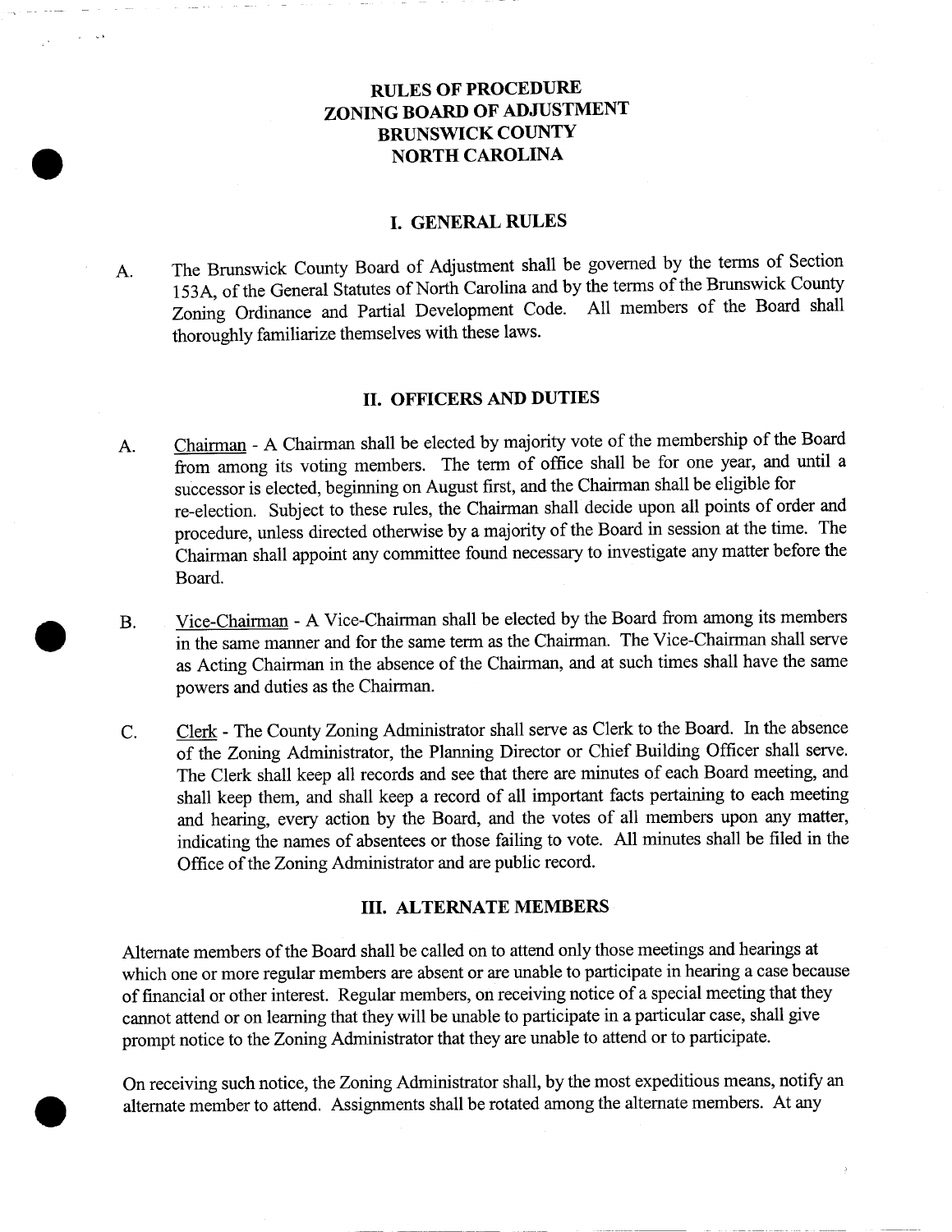meeting that they are called on to attend, alternate members shall have the same powers and duties as regular members

Except at the election of officers, at no time shall more than [five] members participate officially in any hearing

## IV. RULES OF CONDUCT FOR MEMBERS

- A. Members of the Board may be removed for cause, including violation of the rules stated below
- B. Faithful attendance at all Board meetings and conscientious performance of the duties required of Board members shall be considered a prerequisite of continuing membership on the Board. Three consecutive unexcused absences as determined by the Board constitute unfaithful attendance
- C. No Board member shall take part in the hearing, consideration, or determination of any case in which he or she is personally or financially interested. Members may be excused only by majority vote of the Board.
- D. No Board member shall vote on any matter deciding an application or appeal unless he or she has attended the public hearing on that application or has been afforded access to the minutes and evidence of that Hearing.
- E. No Board member shall discuss any case with any parties thereto before the public hearing on that case; provided, however, that members may receive and/or seek information pertaining to the case from any other member of the Board, or the Zoning Administrator prior to the hearing
- F. Members of the Board shall not express individual opinions on the proper judgment of any case with any parties thereto before that case is determined. Violation of this rule shall be cause for dismissal from the Board
- G. Each Board member shall endeavor to avoid a conflict (or perception) of interest in any matter brought before the Board. He or she shall remove themselves from deliberation or voting in matters in which they may have a real or perceived financial or personal interest, or in which they or their relatives or business associates may stand to gain financially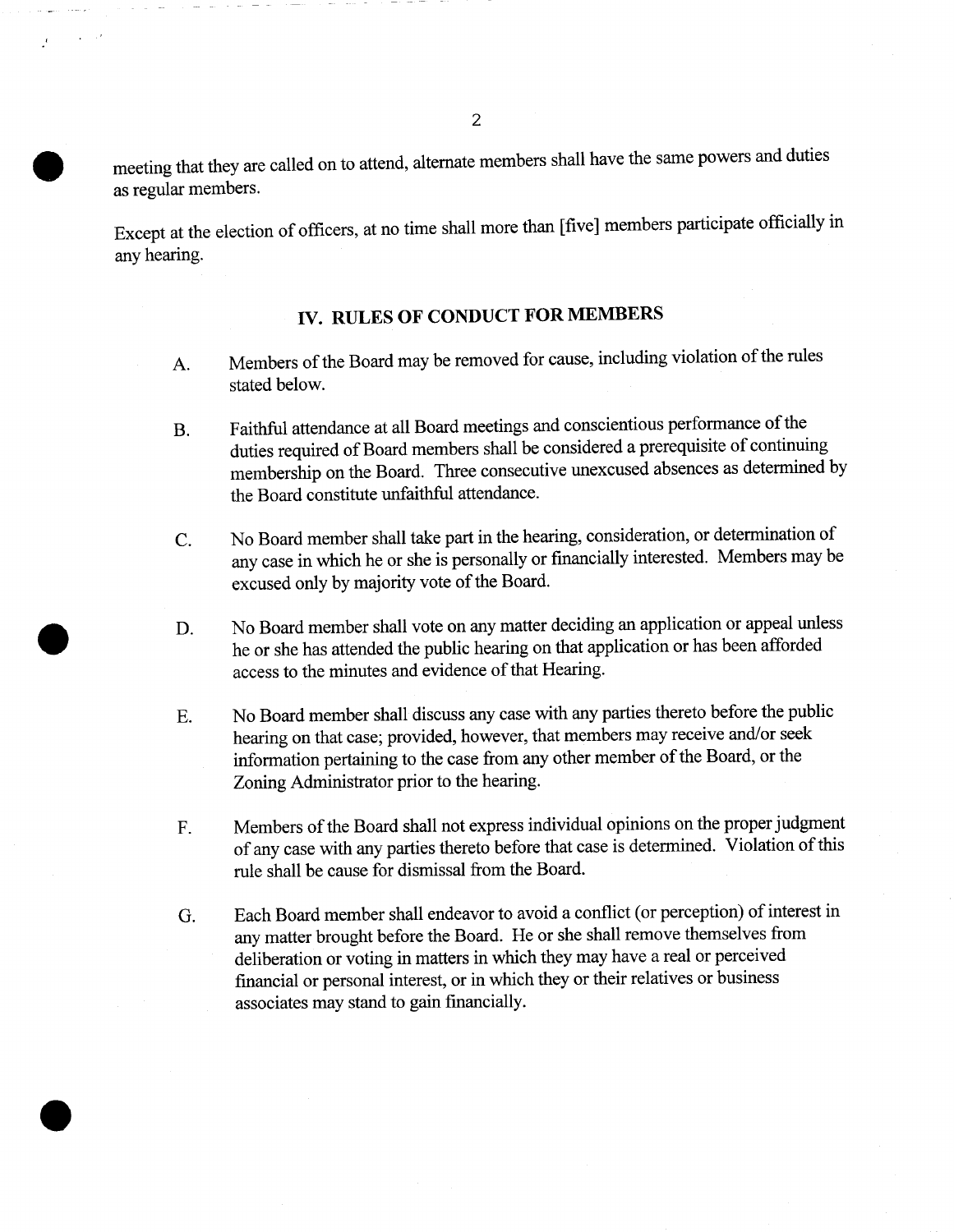### **V. MEETINGS**

- A. Regular Meetings. Regular meetings of the Board shall be held on the second and fourth Thursday of the month at 7:00 P.M. in the Commissioners' Chamber, if available. As required by the Open Meetings Law, a copy of the schedule of regular meetings will be kept on file by the Clerk to the Board of County Commissioners.
- B. Special Meetings. The Chairman may call special meetings of the Board at any Special Meetings. The Chairman may call special meetings of the Board at any<br>time. At least forty-eight (48) hours' written notice of the time and place of special<br>meetings shall be given, by either the Clerk or the Chairm meetings shall be given, by either the Clerk or the Chairman, to each member of the<br>Board. The Open Meetings Law also requires this notice be given to both the public<br>and the media.<br>C. Cancellation of Meetings. If there ar
- Cancellation of Meetings. If there are no variance appeals, appeals from a decision<br>of a building inspector, applications for special exceptions, or requests for<br>interpretation, or if so many regular and alternate members interpretation, or if so many regular and alternate members notify the Clerk that they cannot attend so that a quorum will not be available, the Chairman or Vice-Chairman may dispense with a regular meeting by giving writt all members not less than twenty-four  $(24)$  hours before the time set for the meeting.
- D. Ouorum. A quorum shall consist of four $(4)$  members of the Board.
- E. Voting. All regular members may vote on any issue unless disqualified for one or<br>more of the reasons listed in Section IV. The required vote to decide appeals and<br>applications shall not be reduced by any disqualificatio applicatio<br>for a vote on any matter
- F. Conduct of Meetings. All meetings shall be open to the public. The order of business at regular meetings shall be as follows: (a) roll call; (b) approval of applications shall not be reduced by any disqualification. Four members are needed<br>te on any matter.<br>Conduct of Meetings. All meetings shall be open to the public. The order of<br>business at regular meetings shall be as foll  $(e)$  new business; (f) consideration and determination of cases heard; (g) staff report.

### VI. APPEALS AND APPLICATIONS

A. Types of Appeals - The Board shall hear and decide all appeals from and review any order, requirement, decision, or determination made by any County official acting under Types of Appeals - The Board shall hear and decide all appeals from and review any order, requirement, decision, or determination made by any County official acting under the authority of an ordinance for which the Board i Types of Appeals - The Board shall hear and decide all appeals from and feview any order, requirement, decision, or determination made by any County official acting under the authority of an ordinance for which the Board i the authority of an ordinance for which the Board is the designated appellant forum. Any person aggrieved of such officer, department, board or bureau of the County may appeal. The Board does not have appellant jurisdictio and analysis of such officer, department, board or bureau of the County may appear. The Board does not have appellant jurisdiction on matters relating to the enforcement of the North Carolina State Building Code. In decidi The Board does not have appellant jurisdiction on matters relating to the enforcement of<br>the North Carolina State Building Code. In deciding appeals, it may hear both those bas<br>upon an allegedly improper or erroneous inter upon an allegedly improper or erroneous interpretation of an ordinance and those based<br>upon alleged hardship resulting from strict interpretation of the Zoning Ordinance. The<br>Board shall also hear and decide all applicatio under their jurisdiction.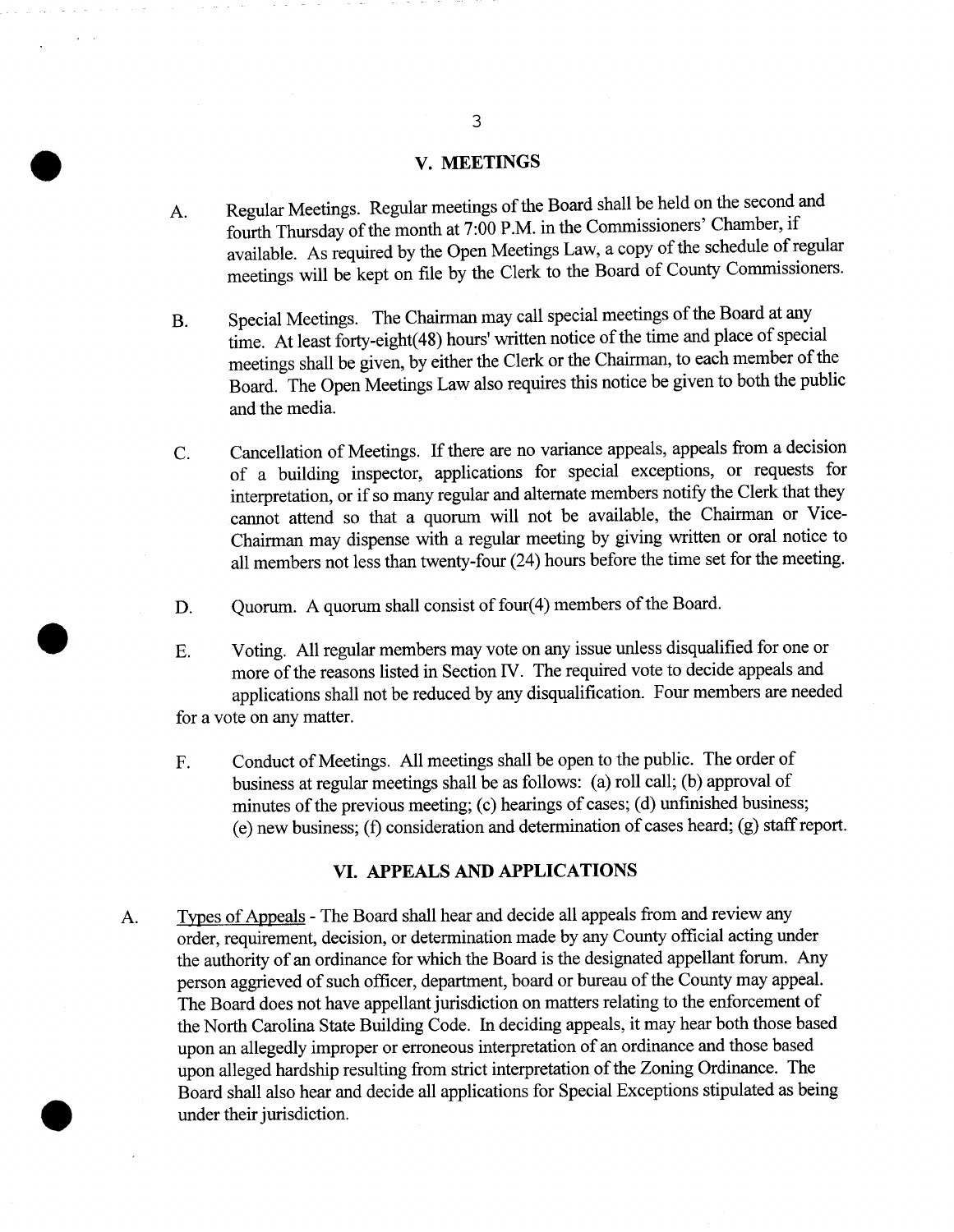- Procedure for Filing Appeals No appeal shall be heard by the Board unless notice thereof is filed within twenty  $(20)$  days after the interested party or parties receive notice of the Procedure for Filing Appeals - No appeal shall be heard by<br>is filed within twenty (20) days after the interested party or j<br>order, requirement, decision, or determination by a County<br>permits, constructive receipt of notice the Board unless notice thereof<br>parties receive notice of the<br>official. For appeals of building<br>curred the day following its is filed within twenty (20) days after the interested party or parties receive notice of the order, requirement, decision, or determination by a County official. For appeals of built permits, constructive receipt of notic permits, constructive receipt of notice is deemed to have occurred the day following its issuance. All applications for hearings shall be filed with the Zoning Administrator. All applications shall be made upon a form furnished for that purpose, and all required<br>information shall be provided thereon before an appeal or an application shall be considered<br>as having been filed. The filing deadline sha required issuance. All applications for hearings shall be filed with the Zoning Administrator. All<br>applications shall be made upon a form furnished for that purpose, and all required<br>information shall be provided thereon applications shall be made upon a form furnished for that purpose, and an required<br>information shall be provided thereon before an appeal or an application shall be considered<br>as having been filed. The filing deadline shal to a regularly scheduled meeting. Any resident of the area of zoning jurisdiction may appeal<br>from an order or act of the County official pertaining to enforcement of the Zoning Ordinance. Any public or private, profit or non-profit corporation, shall append to the appeal the corporate resolution which authorizes the appeal. This resolution shall state the name of the person authorized to act for the corporation, shall be signed by the President, attested by the Secretary, and shall bear the corporate seal.  $B<sub>1</sub>$
- The State of the Person manufacture of a the corporate seal.<br>C. Fees No application or notice of appeal shall be considered as having been completed until<br>there has been the required filing fee. there has been the required filing fee. Fees - No application or notice of appeal shall be considered as having been completed<br>there has been the required filing fee.<br>D. Conduct of Hearing - Any party may appear in person or by agent or by attorney at the<br>hearin
- Conduct of Hearing Any party may appear in person or by agent of hearing. The order of business for each hearing shall be as follows:
- $(a)$  $\frac{1}{10}$  of Hearing - Any party may appear in person or by agent or by attorney at the The order of business for each hearing shall be as follows:<br>The Chairman, or such person as the Chairman shall direct, shall give a The Chairman, or such person as the Chairman shall direct, shall give a preliminary state of the case;
	- $(b)$ the applicant may present arguments and relevant evidence in support of his or her case or application;
	- $(c)$ persons opposed to granting the application may present argument and relevant evidence against the application;
	- $(d)$ the County Official from whom the appeal is taken, may present relevant evidence in support of the appealed order, requirement, decision or determination;
	- $(e)$ the Zoning Administrator shall submit into evidence the required Findings of Fact;
	- $(f)$ in support of the appealed order, requirement, decision or determination;<br>the Zoning Administrator shall submit into evidence the required Findings of I<br>all parties to the proceeding shall be permitted to present rebuttals the Zoning Adr<br>all parties to the<br>testimony; and<br>the Chairman r
	- $(g)$ testimony; and<br>the Chairman may summarize the evidence which has been presented, giving the<br>parties an opportunity to make objections or corrections. Witnesses may be called the parties and proceeding shall be permised by permised by the testimony; and the Chairman may summarize the evidence which has been presented, giving the parties an opportunity to make objections or corrections. Witnesse parties an opportunity to make objections or corrections. Witnesses may be called<br>and factual evidence may be submitted, but the Board shall not be limited to<br>consideration of such evidence as would be admissible in a cour parties an opportunity to make objections or corrections. Witnesses may be called and factual evidence may be submitted, but the Board shall not be limited to consideration of such evidence as would be admissible in a cour additional facts in the matter before arriving at a determination of the case. All witnesses before the Board shall be placed under oath and the opposing party may cross examine them.
	- with the season of the board shall be placed under bail and the opposing party matrices cross examine them.<br>E. Rehearings An application for a rehearing may be made in the same manner as provided for an original hearing. Rehearings - An application for a rehearing may be made in the same manner<br>provided for an original hearing. Evidence in support of the application shall<br>initially had limited to thetarbich is necessary to apple the Board Rehearings - An application for a rehearing may be made in the same manner<br>provided for an original hearing. Evidence in support of the application shall<br>initially be limited to that which is necessary to enable the Board Board to the application shall<br>provided for an original hearing. Evidence in support of the application shall<br>initially be limited to that which is necessary to enable the Board to determine<br>whether there has been substant

e